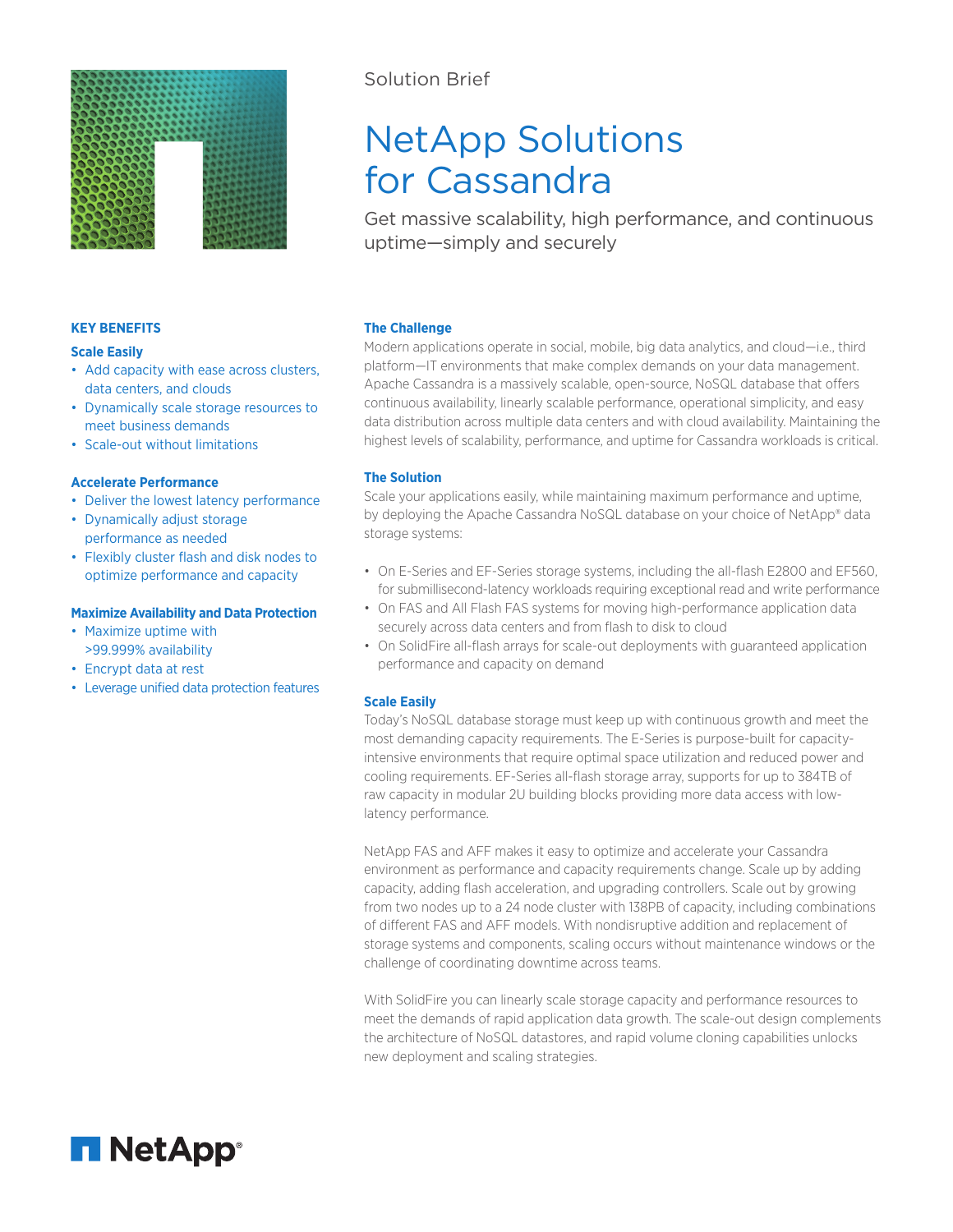

Figure 1) NetApp EF560 Cassandra 8-node cluster performance scaling, 95% reads, 5% updates.

## **Accelerate Performance**

NetApp E-Series storage systems deliver up to 825,000 input/ output operations per second (IOPS) and microsecond latency to help you complete operations more quickly. E-Series systems also offer bandwidth—12GB per second sustained to disk—to support the demanding performance and capacity needs of a Cassandra environment. Balanced performance features help support the requirements of different workloads. Dynamic Disk Pools (DDPs) dynamically rebalance data across all drives in the pool when new drives are added or old drives are removed, eliminating hot spots. The whole process is transparent to users, who experience little to no impact on performance. If a drive fails, DDPs help ensure that high performance within the Cassandra environment is maintained.

NetApp All Flash FAS systems with NetApp ONTAP® FlashEssentials enables up to 4 million IOPS with 24 nodes and meets the demands of Cassandra on the Data Fabric enabled by NetApp. FlashEssentials is what is behind the performance and efficiency of All Flash FAS. It encapsulates flash innovations and optimization technologies in ONTAP software. And with the ONTAP 9 release, performance can be further increased by up to 60%.

SolidFire systems allows you to dynamically adjust storage performance as needed to ensure your Cassandra environment delivers optimal throughput with minimal latency. Adjust database volume performance on the fly and control performance (IOPS) independent of capacity (GBs).

#### **Maximize Availability and Data Protection**

NetApp E-Series systems are built on a long heritage of serving diverse workloads to provide enterprise-class reliability. A fully redundant, building-block system with automated failover and advanced monitoring maximizes uptime. NetApp SANtricity® full disk encryption combines local key management with drive-level encryption for comprehensive security for data at rest that doesn't sacrifice performance or ease of use. SANtricity also supports FIPS-certified hard drives for security-sensitive customers.

NetApp FAS and AFF systems are designed to deliver high availability through a comprehensive approach that combines highly reliable hardware, innovative software, and sophisticated service analytics. With FAS and AFF systems, you can leverage the data fabric to maintain control of your data as you grow—on premises and in the cloud.. For simplified, standardized backup, restore, and disaster recovery, the Snap Creator framework offers unified data protection for physical, virtual, and cloud environments. This centralized solution for backing up critical data offers policy-based automation and integrates with existing application architectures to deliver data consistency and lower operating costs, as well as the ability to backup and restore point in time copies of an entire cluster, make copies for test/ dev, disaster recovery with ONTAP Cloud and hybrid cloud deployments with NetApp Private Storage for Cloud.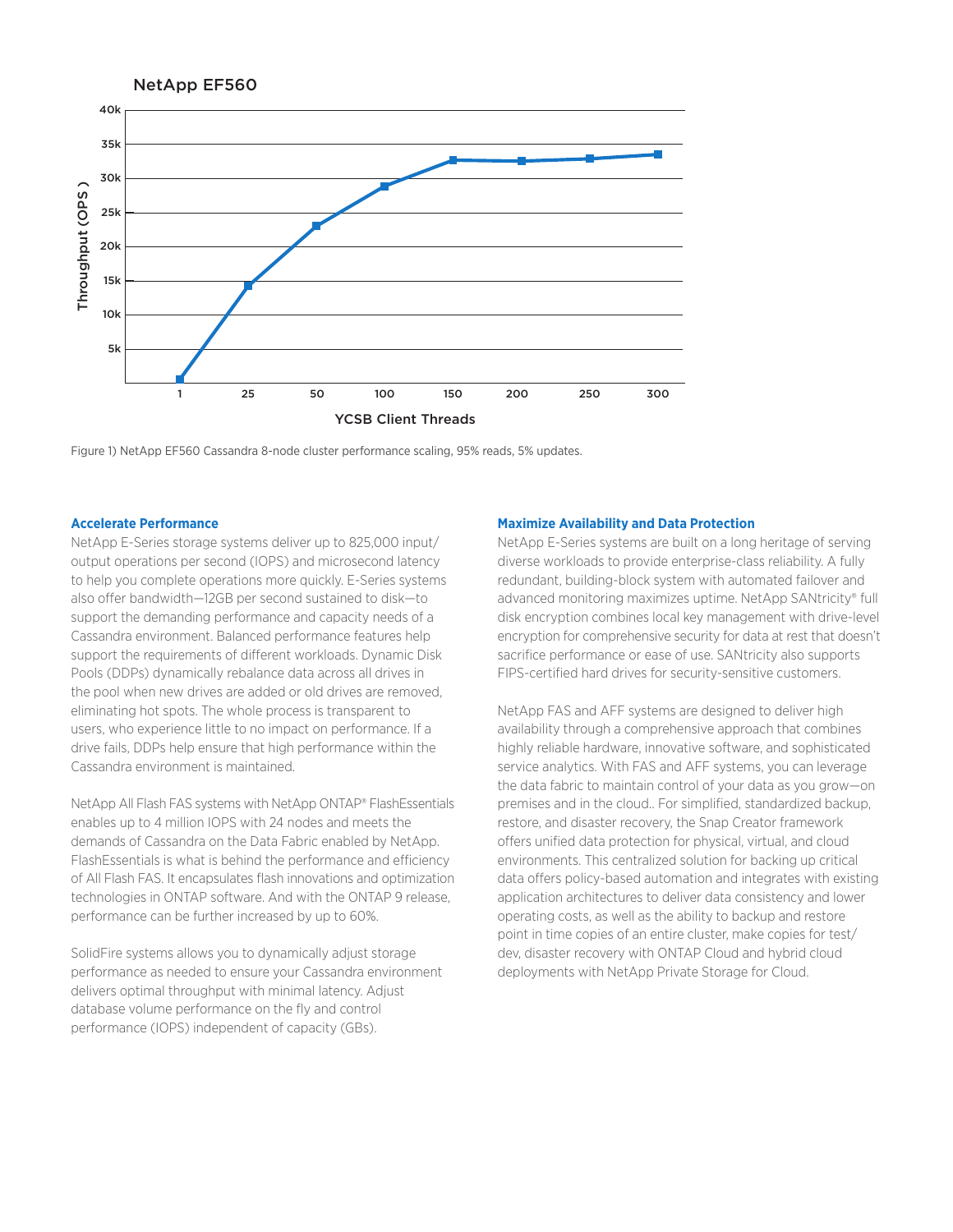



Consolidate with confidence using SolidFire's Helix data protection—assurance for protecting your most critical information. Ensure complete data and performance availability regardless of system condition or application activity. Safeguard data with 256-bit encryption, and protect data with both synchronous and asynchronous replication, along with integrated backup/recovery.

#### **About Cassandra**

Apache Cassandra is a top-level Apache project born at Facebook and built on Amazon's Dynamo and Google's BigTable. Cassandra is the right choice when you need scalability and high availability without compromising performance. Linear scalability and proven fault-tolerance on commodity hardware or cloud infrastructure make it the perfect platform for mission-critical data. Cassandra's support for replicating across multiple datacenters is best-inclass, providing lower latency for your users and the peace of mind of knowing that you can survive regional outages. For more information, visit cassandra.apache.org.

#### **About NetApp**

Leading organizations worldwide count on NetApp for software, systems and services to manage and store their data. Customers value our teamwork, expertise and passion for helping them succeed now and into the future.

#### www.netapp.com